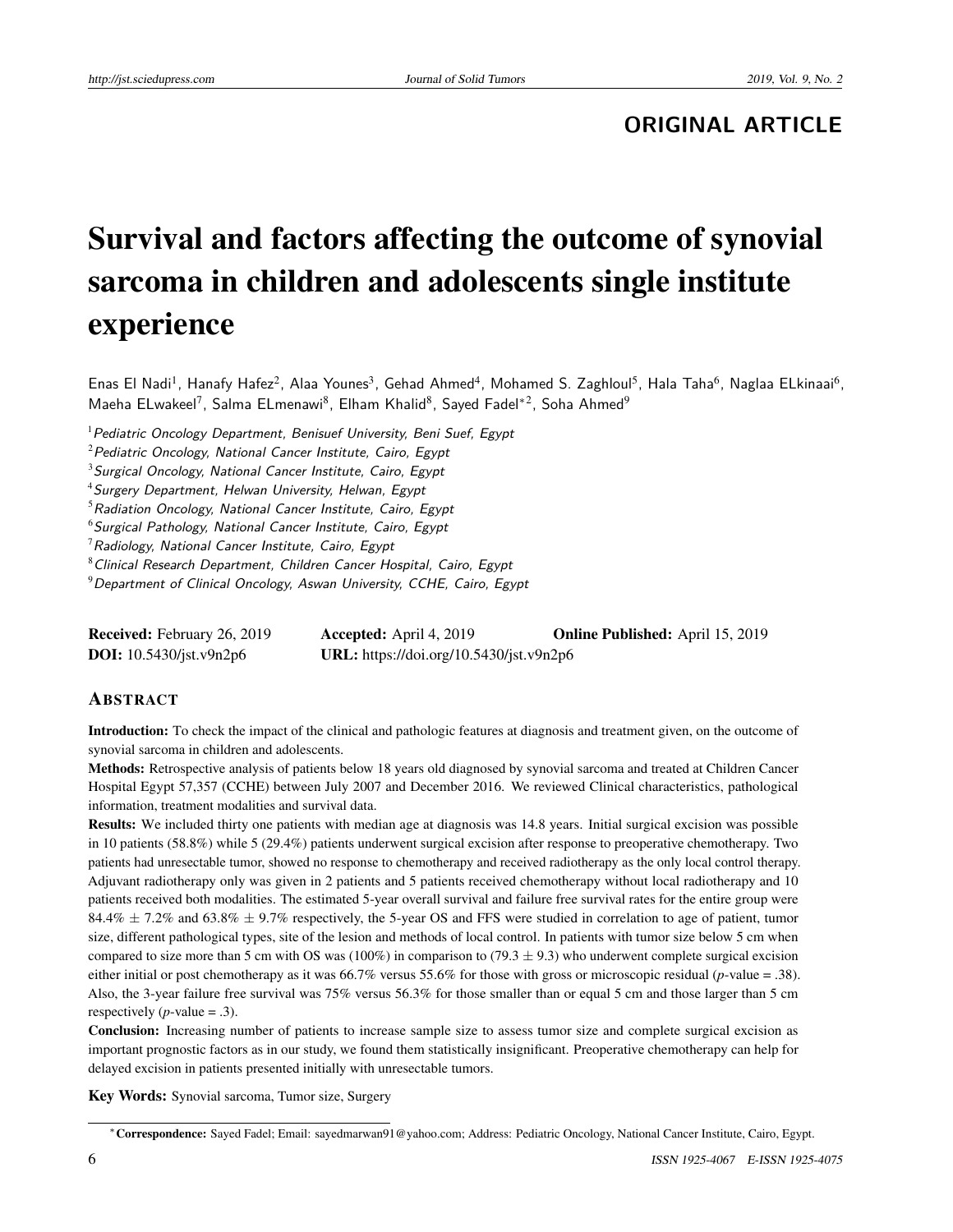# 1. INTRODUCTION

Synovial sarcoma (SS) is a malignant soft tissue tumor. They are termed SS because of their histologic resemblance to the synovium, but they rarely involve a synovial structure and are thought to arise from pluripotent mesenchymal cells.<sup>[\[1,](#page-4-0)[2\]](#page-4-1)</sup> Synovial sarcoma (SS) is a rare sarcoma driven by a translocation between SS18 and SSX 1, 2, or 4, with approximately 800 to 1,000 cases a year in the United States.<sup>[\[3\]](#page-4-2)</sup> SS accounts for 5%-10% of all soft tissue sarcoma with poor prognosis.[\[4–](#page-4-3)[6\]](#page-4-4) It occurs predominantly in the young and the middle-aged with a median (35 years).[\[7\]](#page-4-5) Despite the existence of histologic grading criteria based on mitotic index and tumor necrosis, most SS are considered high-grade tumors.[\[4\]](#page-4-3) Tumors are either monophasic (pure sarcomas), biphasic (a combination or epithelioid and sarcomatous com-ponents), or poorly differentiated.<sup>[\[3\]](#page-4-2)</sup> It usually occurs in the extremities but any location may be affected. Symptoms vary based on tumor location, and a slow-growing painless mass is common. It is aggressive and the development of distant metastasis and subsequent death is therefore common. Less than 10% of patients have detectable metastases at the time of diagnosis. In such cases, the lung is the most common site for metastases. Prognostic factors are tumor stage, tumor size, older age, primary tumor site and initial surgical treatment whether with adequate surgical margins or not. However, the significance of these prognostic factors is not well evaluated.<sup>[\[8\]](#page-4-6)</sup> Ninety percent of SS have an identifiable translocation between chromosomes 18 and X that results in the fusion of the SYT gene on chromosome 18 and the SSX-1 or SSX-2 gene on chromosome  $X$ <sup>[\[7,](#page-4-5)[9\]](#page-4-7)</sup> Overall survival of patients with localized disease at first presentation ranges from 57% to 88.2% while patients with metastasis at first diagnosis is quite lower.<sup>[\[7\]](#page-4-5)</sup> Due to the rarity of SS, there have been no randomized trials studying the use of chemotherapy in its treatment. The current standard treatment as with other soft tissue sarcomas is wide surgical resection followed by chemotherapy with or without irradiation.<sup>[\[10,](#page-4-8) [11\]](#page-4-9)</sup> Surgery is the basic treatment and obtaining adequate margins is its principle aim.[\[12\]](#page-4-10) Radiotherapy plays a role in improving local control of the tumor and, then, overall survival $[13]$  while the role of chemotherapy in the treatment of SS remains controversial.[\[14\]](#page-4-12)

The aim was to evaluate the impact of the clinical and pathologic features at diagnosis and treatment given, on the outcome of synovial sarcoma in children and adolescents.

#### 2. PATIENTS AND METHODS

Retrospective analysis of patients below 18 years old with pathological diagnosis of synovial sarcoma and treated at Children Cancer Hospital Egypt 57,357 (CCHE) between

July 2007 and December 2016 with a median follow-up period of 20.8 months (range 3.37-52.8) months.

All patients had the full initial workup including CT imaging or MRI as local assessment of the site involved assessment of metastasis by Chest X-ray, CT chest, and bone scan. Clinical characteristics, pathological information by immunohistochemistry and genetic studies when possible were done, treatment modalities and survival data were recorded and analyzed.

# 3. PATHOLOGY

# 3.1 Synovial sarcoma pathological types have been described

In the monophasic type, there is a predominance of spindle cells, mixed with round cells; cells are arranged in fascicles with a poorly defined cytoplasm; no glandular areas are present The biphasic type has a layer of columnar epithelium in addition to spindle cells; it consists of plump, round cells and spindle-shaped fibroblasts alternating with glandular.

#### 3.2 Immunohistochemistry

Translocation between chromosomes 18 and X that results in the fusion of the SYT gene on chromosome 18 and the SSX-1 or SSX-2 gene on chromosome X were studied.

# 3.3 Treatment

We treated patients by hospital approved protocol for nonrhabdomyosarcoma soft tissue sarcoma adopted from COG-ARST0332 as shown in Figure 1.



**Figure 1.** OS of the whole cohort. 3-Years  $OS = 86.5 \pm 8.9$ 

#### 3.4 Statistical analysis

Patients' data were tabulated and processed using (SPSS) statistical package (20) for Windows. Qualitative data were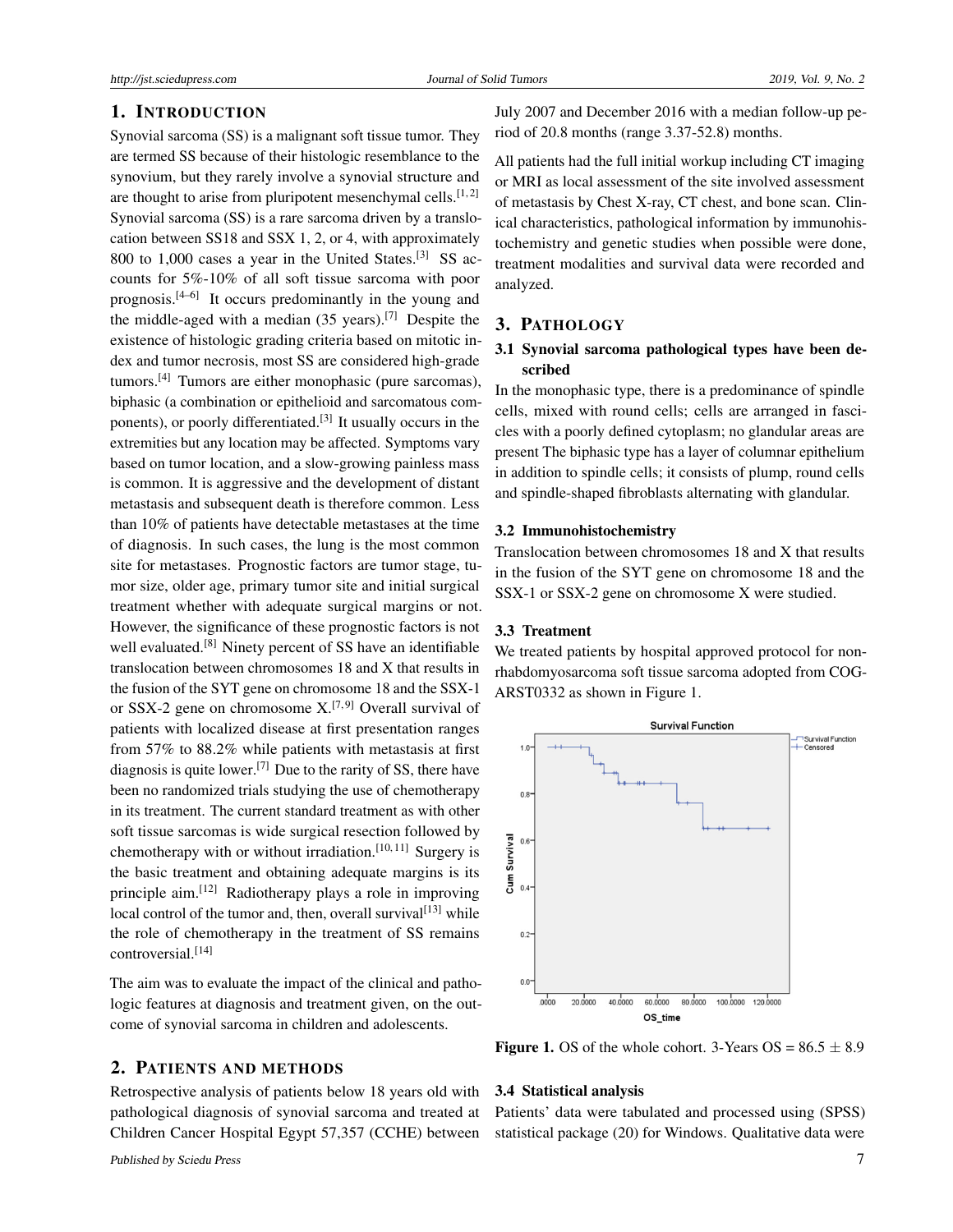expressed as frequency and percentage, while quantitative data were expressed as mean  $\pm$  SD. Chi-square test and Fisher Exact test were used. Statistically significant level was considered at  $p < .05$ .

Survival estimates were calculated using the Kaplan-Meier method. The differences between curves were tested for statistical significance using the log rank test. Patients without the end point events were censored on the date of the last reported contact.

Failure-free survival (FFS) was defined as the time from initial diagnosis to disease progression, recurrence, or death as a first event.

Overall survival (OS) was defined as the time from initial diagnosis to death whatever the cause is.

# 4. RESULTS

Thirty one patients were diagnosed and treated during the study period Registration date from 7-7-2007 till 31-12-2016 and patients were Followed up till 30-12-2018. Synovial sarcoma patients constituted 5.2% of soft tissue sarcoma patients. Twenty one patients were above 10 years and 10 patients were From 1 year to 10 years. Median age at diagnosis for the study cohort was 12.36 years (range 1-17.6 years) with a mean of 12.27 years. Male: female ratio was 1.7:1. The most common affected primary site was the extremities in 20 cases (64.6%) with Lower limb mainly (14 cases). Eight cases were abdominopelvic (25.8%), 2 cases in chest and one case head and neck.

Initial tumor size was reviewed and five patients had tumor size less than or equals 5 cm (32.3%) and 23 had tumor size more than 5 cm (74.2%) and 3 patients had unknown size: (9.7%).

Pathological types mainly biphasic type in 25 patients and 6 patients were monophasic type. Based on pathological study (immunohistochemistry and genetic study). Genetic analysis was done in 12 cases out of the 31, nine cases were proved to be positive to fusion of the SYT gene on chromosome 18 and 3 cases failed.

Most of the patients were categorized into intermediate risk 27 patients (87.2%) 2 patients of low and 2 patients with high risk.

Regional Lymph nodes were clinically involved in 3 cases, not involved in 22 cases and 6 cases were of unknown status. High risk patients were metastatic initially and both were presented with lung metastasis.

We treated patients according to non Rhabdomyosarcoma protocol based on CHILDREN'S ONCOLOGY GROUP COG (ARST0332) Study. Patients were categorized according the protocol with two Patients (6.7%) had Arm A, 3 patients (10%) had Arm B, 18 patients (56.7%) were on Arm C and 8 patients (26.7%) categorized to Arm D. Twenty cases had only surgery as local control method, 10 cases had both surgery and radiotherapy as local control method and only one had radiotherapy only. Patients who had surgery as local control method 19 cases had initial surgery and 11 cases had delayed surgery. The estimated 5-year overall survival and failure free survival rates for the entire group were 84.4%  $\pm$ 7.2% and  $63.8\% \pm 9.7\%$  respectively. Twenty two patients were alive, 6 patients were died and 3 patients lost contact. Overall survival and disease free survival were correlated according to age, site of the tumor, method of local control, initial tumor size and pathological types. The 5 years OS to patients above 10 years was 79.3%  $\pm$  9.3% in comparison to 100% in patients had age between 1 and 10 years with a *p* value (.107) and FFS was  $56.9\% \pm 12\%$  in above 10 years group and  $80\% \pm 12.6\%$  in one to 10 years age group (*p* value was .3) (see Figures 1 and 2).



**Figure 2.** FFS of the whole cohort. 3-Years FFS =  $48.8\% \pm$ 14.8%

For the 5-year FFS based on tumor size it was 100% versus 55.9%  $\pm$  12.1% for those smaller than or equal 5 cm versus those larger than 5 cm, respectively (*p*-value= .134) (see Figure 3).

Twenty patients had local control of both surgery and radiotherapy and 10 cases had surgery only. OS and FFS were studied according to method of local control found to be insignificant (see Figure 4).

Patient had initial surgery were 19 cases and patients who did surgery after neoadjuvant chemotherapy were 11 cases. Eleven cases showed recurrence 6 cases had a distant recurrence, 3 cases had local recurrence and one case had both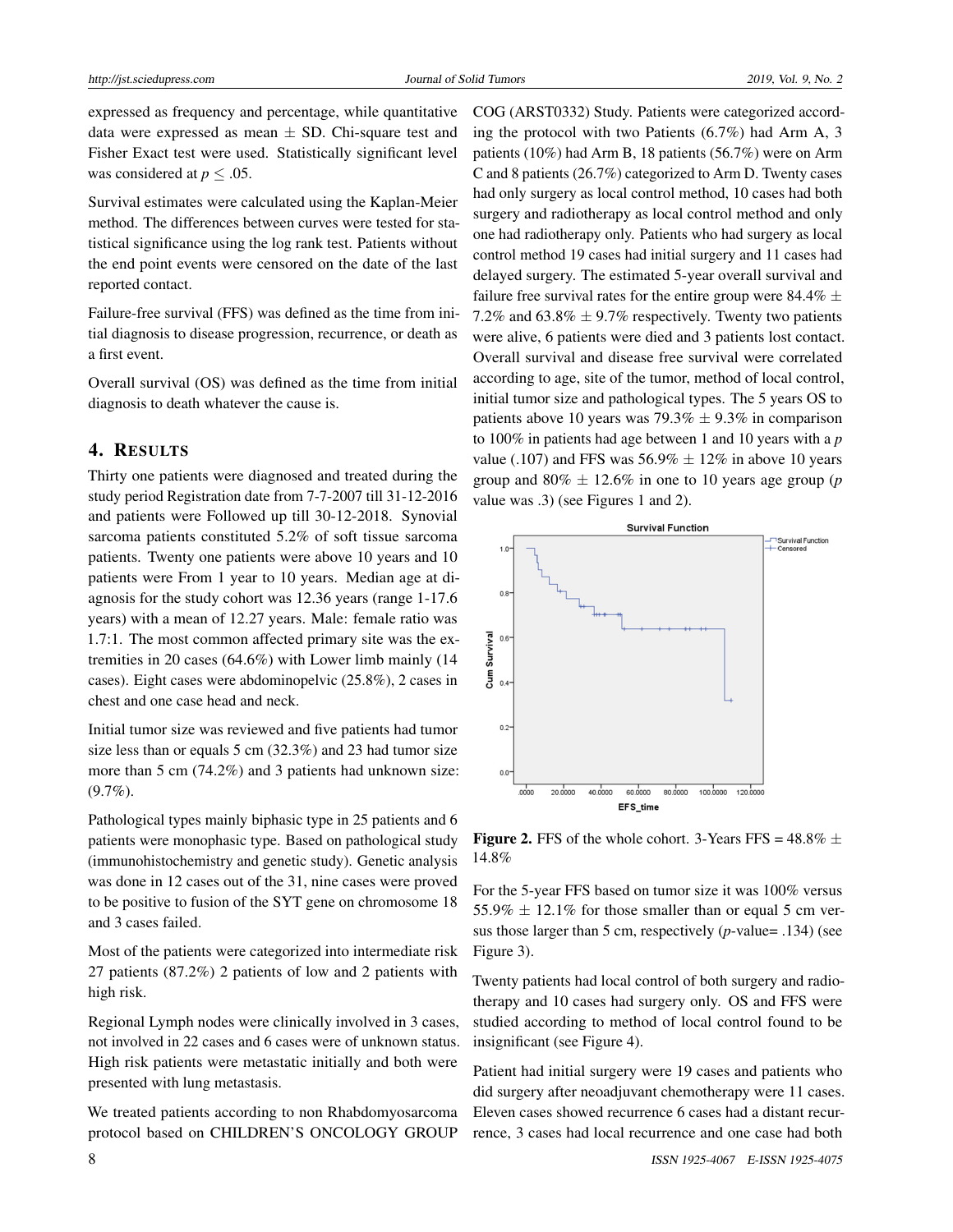and another case showed regional recurrence (see Figure 5).



Figure 3. OS by tumor size. 3-Years-OS for those with tumor size  $\le 5$  cm = 100%, versus 81.5%  $\pm$  11.9% for those with tumor size  $>$  5 cm (*p*-value = .38)



Figure 4. FFS by tumor size. 3-Years-FFS for those with tumor size  $\le 5$  cm = 75%  $\pm$  21.7%, versus 37.5%  $\pm$  18.2% for those with tumor size  $>$  5 cm (*p*-value = .29)

# 5. DISCUSSION

Synovial sarcoma is a clinical, morphological, and genetic well-defined entity that arises from primitive pluripotent mesenchymal cells unrelated to synovial tissue. It is a malignant soft tissue tumor accounting for 5%-10% of all soft tissue sarcomas<sup>[\[15\]](#page-4-13)</sup> this corresponded to our study it constituted 5.2% of all soft tissue sarcoma.

In this study a retrospective analysis of patients below 18 years old diagnosed by synovial sarcoma and treated at Children Cancer Hospital Egypt 57,357 (CCHE) between July 2007 and May 2016, Seventeen thirty-one patients were included in the study. In the current study median age was

12.36 (min age 1 -max age 17.6) with a mean age = 12.27 years with a male: female  $= 2.4:1$ . In literature, it occurs predominantly in the young and the middle aged with me-dian age 5 years.<sup>[\[8\]](#page-4-6)</sup> In the current study, the most common affected primary site was the extremities 20 cases about 63% of cases. Many studies indicated that synovial sarcoma usu-ally occurs in the extremities but any site may be affected.<sup>[\[7\]](#page-4-5)</sup> According to Deshmukh et al, the incidence of synovial cell sarcoma has been estimated to be 2.75 per 100,000 and most cases involve the lower extremities.[\[9\]](#page-4-7) Previous studies have been performed to find important prognostic predictors. Results show that a younger age, a smaller tumor size, a distal limb site, and negative resection margins are correlated with improved outcomes. Adjuvant radiation therapy is also correlated with improved outcomes.<sup>[\[16\]](#page-4-14)</sup> Local control for patients with non-metastatic disease was excellent. The overall cancer-specific survival rate for patients with localized synovial sarcoma was 34% at 10 years.<sup>[\[17\]](#page-4-15)</sup>

According to Lewis et al, overall survival of patients with localized disease at first presentation range from 57% to 88.2% while patients with metastasis at first diagnosis is quite lower.<sup>[\[7\]](#page-4-5)</sup>

In the current study the estimated 5–year overall survival and failure free survival rates for the entire group were 84.4%  $\pm$ 7.2% and  $63.8\% \pm 14.9.7\%$  respectively. Still its five years survival by increasing follow-up survival rates may be lower.



Figure 5. FFS by Method of local control. 3-Years-FFS for those who underwent surgical excision either initial or post chemotherapy =  $51.9\%$ , versus 70.6% for those with both surgery and radiotherapy  $(p$ -value = .033)

In the literature, it was found hat size has a significant effect on metastasis-free, overall, and local recurrence-free.[\[16\]](#page-4-14) In the current study, the 5-years  $OS \le 5$  cm = 100% and 5-years  $OS > 5$  cm = 79.3%  $\pm$  9.3 % (*p*-value = .33). The 5-years DFS  $\le$  5cm = 100% and 5-years DFS  $>$  5 cm =